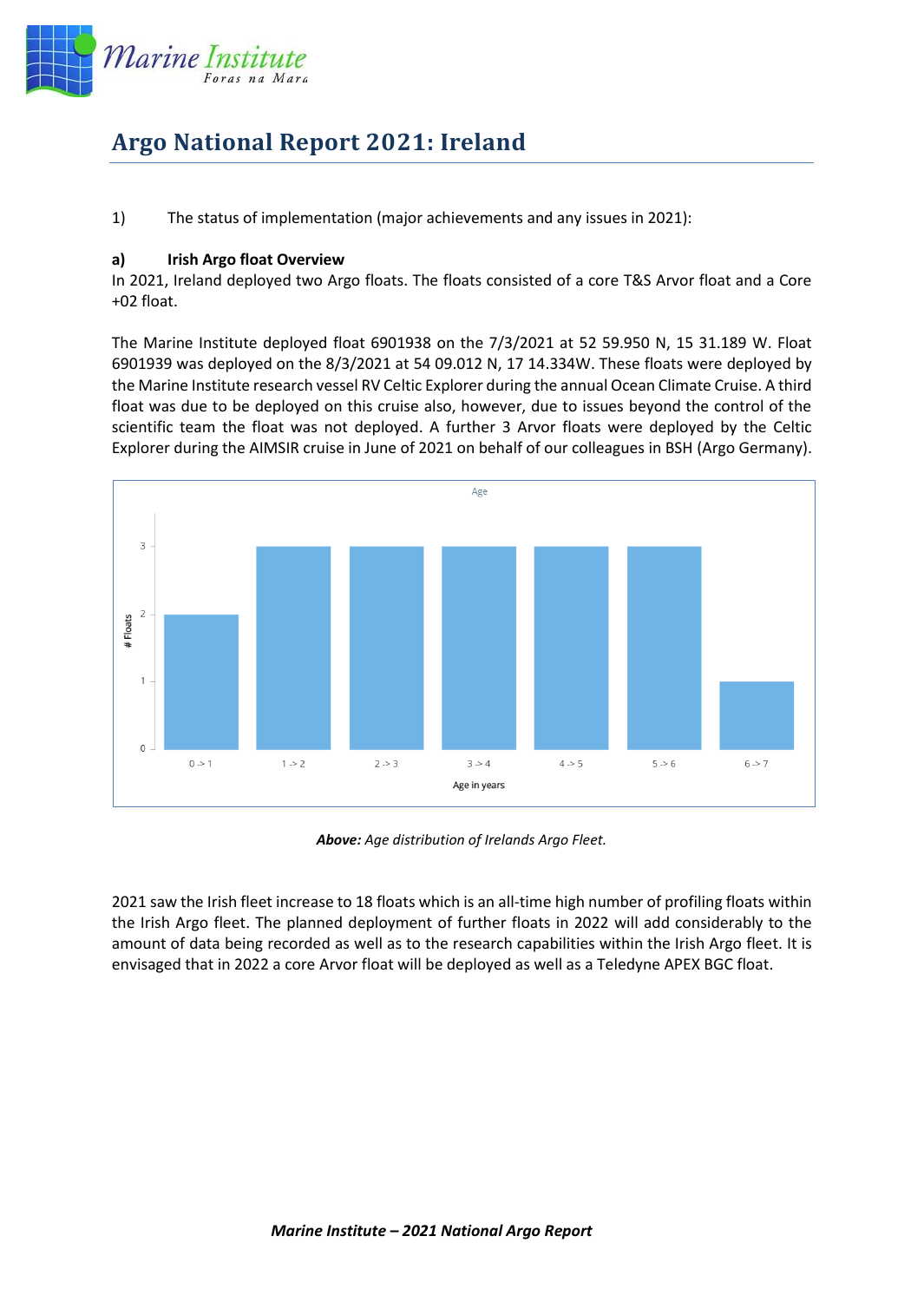

| <b>Marine Institute Argo Float Overview (2021)</b> |         |                         |                  |            |                    |  |  |  |  |
|----------------------------------------------------|---------|-------------------------|------------------|------------|--------------------|--|--|--|--|
| <b>Operational Floats (2021)</b>                   |         |                         |                  |            |                    |  |  |  |  |
| Float                                              | WMO#    | <b>Float Identifier</b> | Make/ Model      | Deployed   | <b>Status</b>      |  |  |  |  |
| $\mathbf{1}$                                       | 6901919 | 7244                    | <b>TWR/APEX</b>  | 22/04/2015 | <b>OPERATIONAL</b> |  |  |  |  |
| $\overline{\phantom{a}}$                           | 6901921 | 7243                    | <b>TWR/APEX</b>  | 23/03/2016 | <b>OPERATIONAL</b> |  |  |  |  |
| 3                                                  | 6901922 | 7242                    | <b>TWR/APEX</b>  | 14/04/2016 | <b>OPERATIONAL</b> |  |  |  |  |
| $\overline{4}$                                     | 6901923 | 7241                    | <b>TWR/APEX</b>  | 09/04/2016 | <b>OPERATIONAL</b> |  |  |  |  |
| 5                                                  | 6901924 | 7240                    | <b>TWR/APEX</b>  | 10/02/2017 | <b>OPERATIONAL</b> |  |  |  |  |
| 6                                                  | 6901925 | 7841                    | <b>TWR/APEX</b>  | 11/02/2017 | <b>OPERATIONAL</b> |  |  |  |  |
| $\overline{7}$                                     | 6901926 | 7842                    | <b>TWR/APEX</b>  | 20/05/2017 | <b>OPERATIONAL</b> |  |  |  |  |
| 8                                                  | 6901928 | 7844                    | <b>TWR/APEX</b>  | 12/02/2018 | <b>OPERATIONAL</b> |  |  |  |  |
| 9                                                  | 6901929 | AI2600-17EU001          | NKE/ARVOR        | 12/02/2018 | <b>OPERATIONAL</b> |  |  |  |  |
| 10                                                 | 6901930 | AI2600-17EU002          | NKE/ARVOR        | 27/03/2018 | <b>OPERATIONAL</b> |  |  |  |  |
| 11                                                 | 6901931 | AI2600-17EU003          | NKE/ARVOR        | 06/12/2019 | <b>OPERATIONAL</b> |  |  |  |  |
| 12                                                 | 6901932 | AI2600-17EU004          | NKE/ARVOR        | 29/05/2019 | <b>OPERATIONAL</b> |  |  |  |  |
| 13                                                 | 6901933 | AI2632-18EU038          | NKE/ARVOR + (O2) | 28/05/2019 | OPERATIONAL*       |  |  |  |  |
| 14                                                 | 6901934 | AI2600-18EU030          | NKE/ARVOR        | 31/08/2020 | <b>OPERATIONAL</b> |  |  |  |  |
| 15                                                 | 6901935 | AI2600-18EU032          | NKE/ARVOR        | 10/09/2020 | <b>OPERATIONAL</b> |  |  |  |  |
| 16                                                 | 6901937 | AI2600-18EU031          | NKE/ARVOR        | 05/09/2020 | <b>OPERATIONAL</b> |  |  |  |  |
| 17                                                 | 6901938 | AI2600-18EU029          | NKE/ARVOR        | 07/03/2021 | <b>OPERATIONAL</b> |  |  |  |  |
| 18                                                 | 6901939 | AI2600-18EU039          | NKE/ARVOR + (O2) | 08/03/2021 | <b>OPERATIONAL</b> |  |  |  |  |

## **b) Irish floats deployed in 2021 and their status.**

|  | 17 6901938 AI2600-18EU029 | NKE/ARVOR                                                         | 07/03/2021 OPERATIONAL |
|--|---------------------------|-------------------------------------------------------------------|------------------------|
|  |                           | 18 6901939 AI2600-18EU039 NKE/ARVOR + (O2) 08/03/2021 OPERATIONAL |                        |

## **c) Technical problems encountered and solved**

An issue with processing the data being returned from Arvor Core&O2 floats was resolved in 2021.The Marine Institute would like to thank its partners in BODC and indeed in the Euro-Argo ERIC for their assistance in solving this issue.

**d) Status of contributions to Argo data management (including status of conversion to V3 file formats, pressure corrections, etc.)**

Carried out by BODC for the Marine Institute (Ireland).

- **e) Status of delayed mode quality control process** Carried out by BODC for the Marine Institute (Ireland).
- **2) Present level of, and future prospects for; national funding for Argo including a summary of the level of human resources devoted to Argo.**

Ireland continues to be a committed member of the Euro-Argo ERIC. Deployment plans for 2022 consist of an NKE Arvor Core Float and a Teledyne APEX BGC float. Ireland, via the Marine Institute will deploy additional floats where funding allows and will also assist the ERIC in deploying project specific floats where appropriate. Efforts continue towards securing multi-annual funding for Ireland's Argo programme on the national level.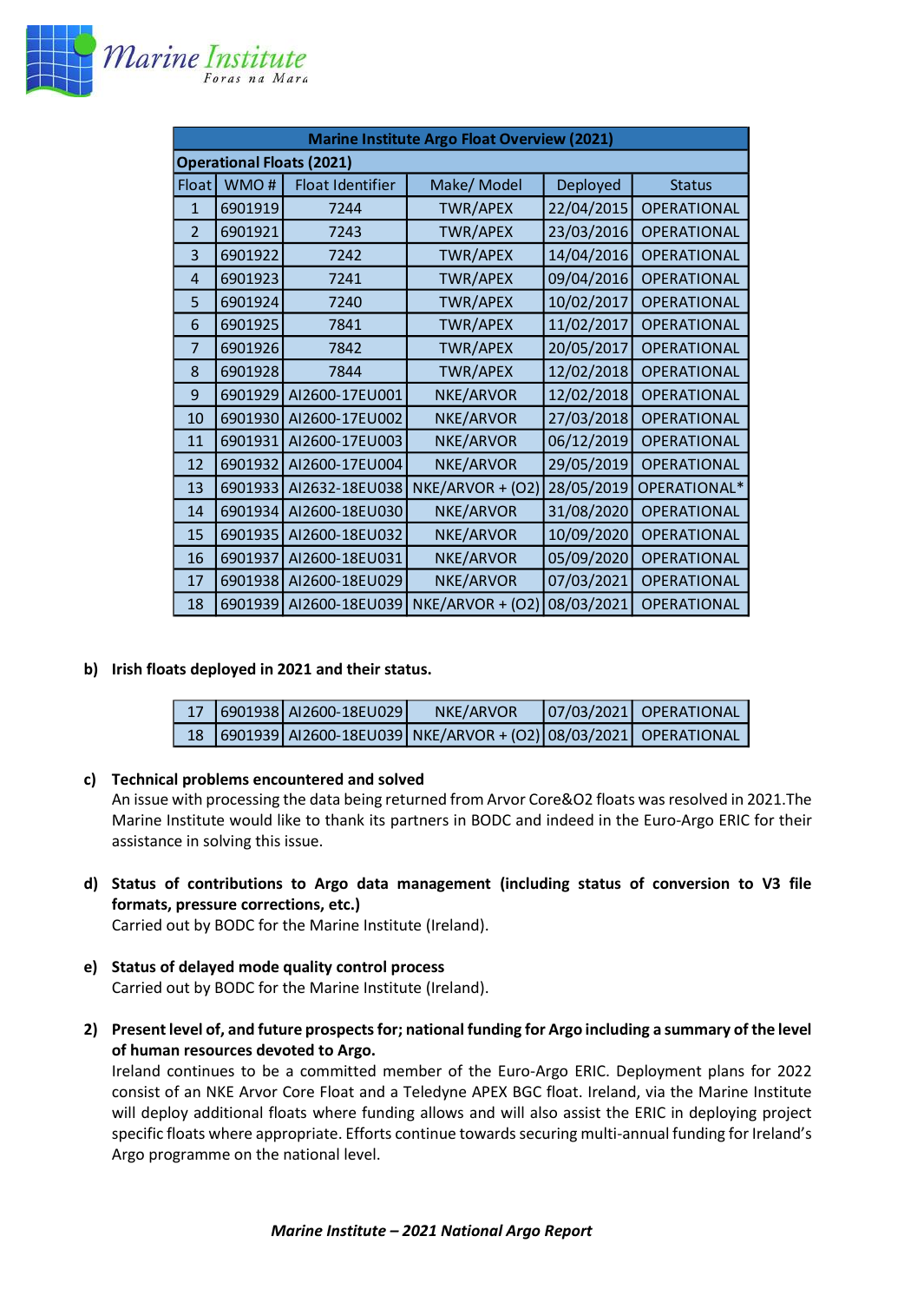

**3) Summary of deployment plans (level of commitment, areas of float Deployment, low or high resolution profiles, extra sensors, Deep Argo) and other commitments to Argo (data management) for the upcoming year and beyond where possible.**

The Marine Institute had planned to deploy three floats in 2021 as per its annual commitment. However, impacts on operational and technical ability due to the Covid-19 pandemic limited deployment opportunities for floats. It is envisaged that a core float and a BGC float will be deployed during 2022. Efforts continue towards securing multi-annual funding for Ireland's Argo programme on the national level.



*Above: Illustrating the breakdown of Irish floats (NKE (ARVOR) and Teledyne Webb (APEX). With NKE being the Euro-Argo ERIC tender winning bid, Ireland is seeing the number of ARVOR deployed floats increase.* 



*Above: Graph showing the number of Irish floats using ARGOS or Iridium communications. With floats procured via Euro-Argo ERIC having Iridium communication systems the number of Irish floats with iridium communications will continue to increase over the coming years.*